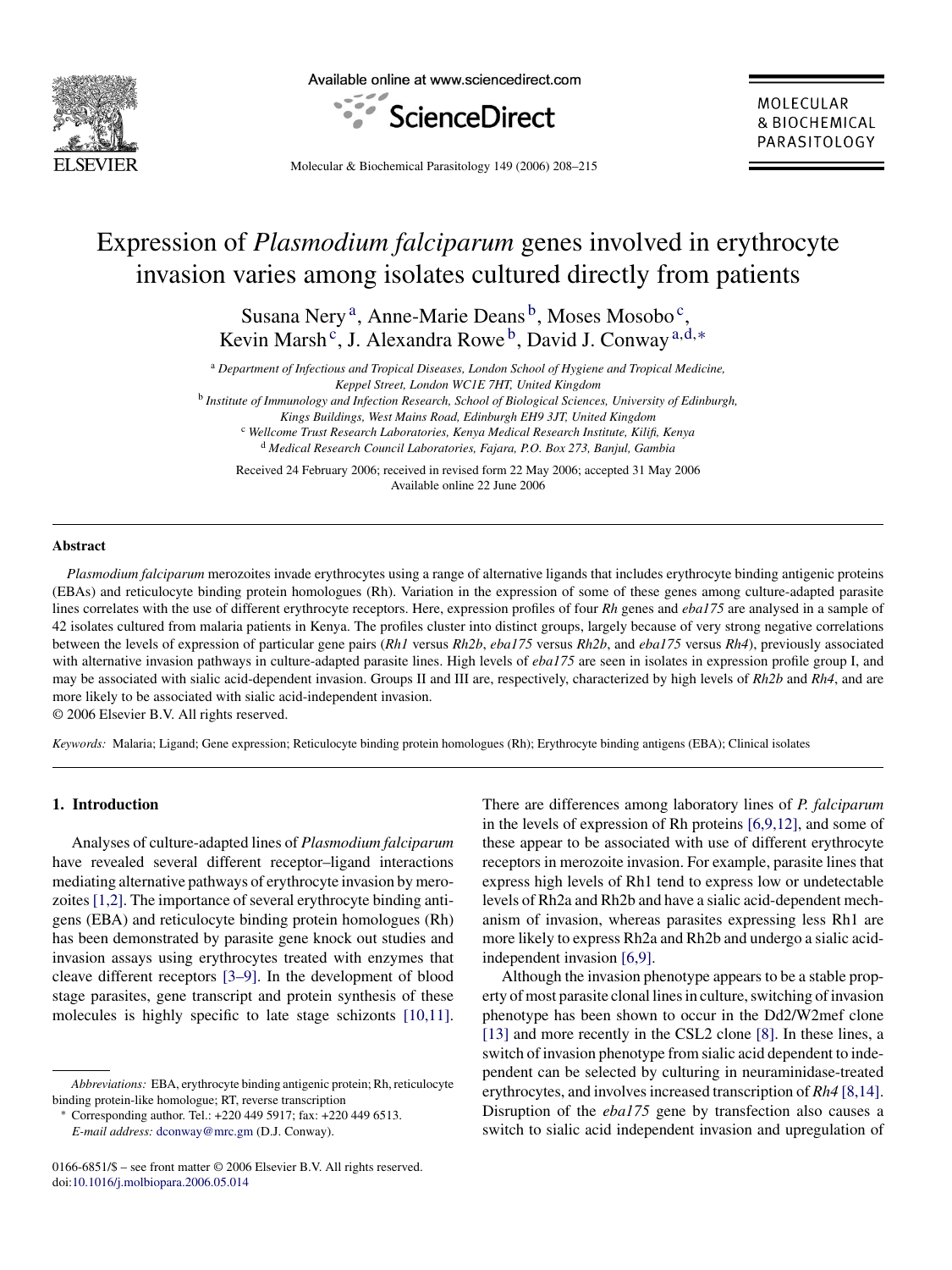*Rh4* transcription [\[8\].](#page-7-0) However, a comparison of four parasite lines that do not undergo switching indicated that variation in the level of *Rh4* gene transcription was unrelated to the sialic acid dependence of the lines [\[14\].](#page-7-0)

Field isolates of *P. falciparum* have a range of phenotypes similar to that of diverse culture-adapted lines [\[15–17\], b](#page-7-0)ut gene expression patterns have not been investigated. As selection among parasites occurs during growth in laboratory culture, and some clones can switch their expression profile, it is important to know the nature of variation among parasites in humans. As a survey of the variation in gene expression that occurs within a single *P. falciparum* endemic population, the *ex vivo* generation of parasites in 42 blood samples from malaria patients in Kenya were grown to schizont stage in short term culture, and relative levels of transcripts of the different protein coding *Rh* genes and *eba175* were assayed. The transcript profiles clustered into distinct groups, and there were strong negative correlations among the isolates in the expression of particular pairs of genes. There were no detected differences in genomic copy numbers of any of the genes, indicating that the profiles are under transcriptional control. A subsequent preliminary analysis of two other protein coding *eba* genes in a subset of the isolates indicated less variation in relative transcript levels than for *eba175*.

# **2. Materials and methods**

## *2.1. Blood samples and parasite culture*

A total of 42 blood samples from children presenting with *P. falciparum* infections of >1% parasitaemia at Kilifi District Hospital were cultured for between 24 and 36 h to schizont stage of development. Sixteen of these were cultured fresh upon collection, from patients that presented during two consecutive rainy seasons (5 during December 2003–January 2004, and 11 during June–August 2004), and 26 had been cryopreserved upon collection several years previously (from 1994 to 1996) and were thawed for culture (during June–August 2004). Cases of severe malaria that were admitted to the pediatric ward with unrousable coma (Blantyre score  $\leq$ 2), prostration (inability to sit or to breast feed) or respiratory distress (abnormally deep breathing) accounted for 22 of the isolates (12 in 1994–1996, 10 in 2003–2004). The other 20 isolates were from patients with uncomplicated mild clinical malaria attending the Outpatients Department (14 in 1994–1996, 6 in 2003–2004).

Erythrocytes in heparinised blood from the patients were separated from lymphocytes and buffy coat by Lymphoprep<sup>TM</sup> density gradient centrifugation, washed and cultured at 2.5% haematocrit in RPMI complete medium until schizont stage of development in 3%  $CO_2$ , 1%  $O_2$ , and 96% N<sub>2</sub> at 37 °C. Packed volume varied between 50 and 300  $\mu$ l depending on availability of volumes within samples being shared with other studies. For DNA analysis, approximately  $200 \mu l$  of each parasite culture (equivalent to  $4 \mu l$  of packed erythrocytes) was sampled before growth, and DNA extracted using the  $QIAamp<sup>TM</sup> DNA$ Blood Mini Kit (Qiagen, UK). From each of the 26 isolates that were cultured after cryopreservation, the schizont stage culture was centrifuged and cells (resuspended at 50% haematocrit in incomplete medium) harvested directly for parasite RNA. Approximately four volumes of TRI Reagent<sup>TM</sup> (Sigma) or  $TRIzol$  Reagent<sup>TM</sup> (Invitrogen) was added to the erythrocytes prior to freezing at −80 ◦C. The parasites from the 16 fresh isolates were enriched at schizont stage using 55% Percoll, then diluted to 1% parasitaemia with heterologous erythrocytes for invasion assays, at which point part of the sample was frozen as above.

## *2.2. Erythrocyte invasion assays*

Erythrocytes from an uninfected Caucasian donor (blood group O+) were treated with 1 mg/ml trypsin, 1 mg/ml chymotrypsin or 50 mU neuraminidase for 1 h at  $37^{\circ}$ C, after which they were washed once with 1 ml incomplete RPMI and then 0.5 mg/ml soybean trypsin inhibitor was added to the trypsin and chymotrypsin samples to inhibit the enzyme (incomplete RPMI was added to the control and neuraminidase sample) while mixing on a rotating wheel for 10 min at room temperature. Erythrocytes were washed three times before resuspending at 50% haematocrit in RPMI, and stored at  $4^{\circ}$ C for a maximum of 1 week, prior to use in invasion assays. Cultured schizonts from the fresh isolates were enriched by centrifugation through 55% Percoll, washed twice and adjusted to around 1% parasitaemia with untreated or enzyme-treated donor erythrocytes. These comprised a subset of the isolates tested in a larger study of parasite growth and invasion phenotypes ([\[18\]; D](#page-7-0)eans et al., in preparation). They were cultured for a further 24 h in duplicate wells of 96-well plates in volumes of 50  $\mu$ l at 2% haematocrit, following which thin blood films of the pre-invasion sample and the ring-invaded erythrocytes were prepared and stained with Giemsa for determination of parasitaemia. At least 1000 erythrocytes were counted from each the wells. Parasite multiplication rate (PMR) was scored as the number of ring-infected erythrocytes after invasion divided by the pre-invasion parasitaemia. Percentage inhibition of invasion due to enzyme treatment of erythrocytes was measured as 100 − ((enzyme-treated PMR/control PMR)  $\times$  100).

## *2.3. RNA extraction and reverse transcription*

RNA was extracted from the preparation from each isolate in TRIzol<sup>TM</sup> or TRI Reagent<sup>TM</sup> according to manufacturer's instructions, in combination with the RNeasy Micro<sup>TM</sup> (Qiagen, UK) protocol for removal of DNA contamination. The extracted RNA was frozen in two 5  $\mu$ l aliquots and a third aliquot (2  $\mu$ l) was used for estimation of the RNA concentration using the Agilent RNA labchip. Total RNA was reverse-transcribed with random primers using TaqMan reverse transcription reagents (Applied Biosystems, UK) in a  $50 \mu l$  reaction, for 10 min at 25  $\degree$ C, followed by 1 h at 37  $\degree$ C. Calculations were made so that for each reverse transcription (RT) reaction no more than 800 ng of RNA was used, and this was split between eight PCR assays so the cDNA used in each PCR reaction would not exceed 100 ng (the RNA yield varied so that this was frequently less than 50 ng and could be as low as 1 ng per PCR reaction).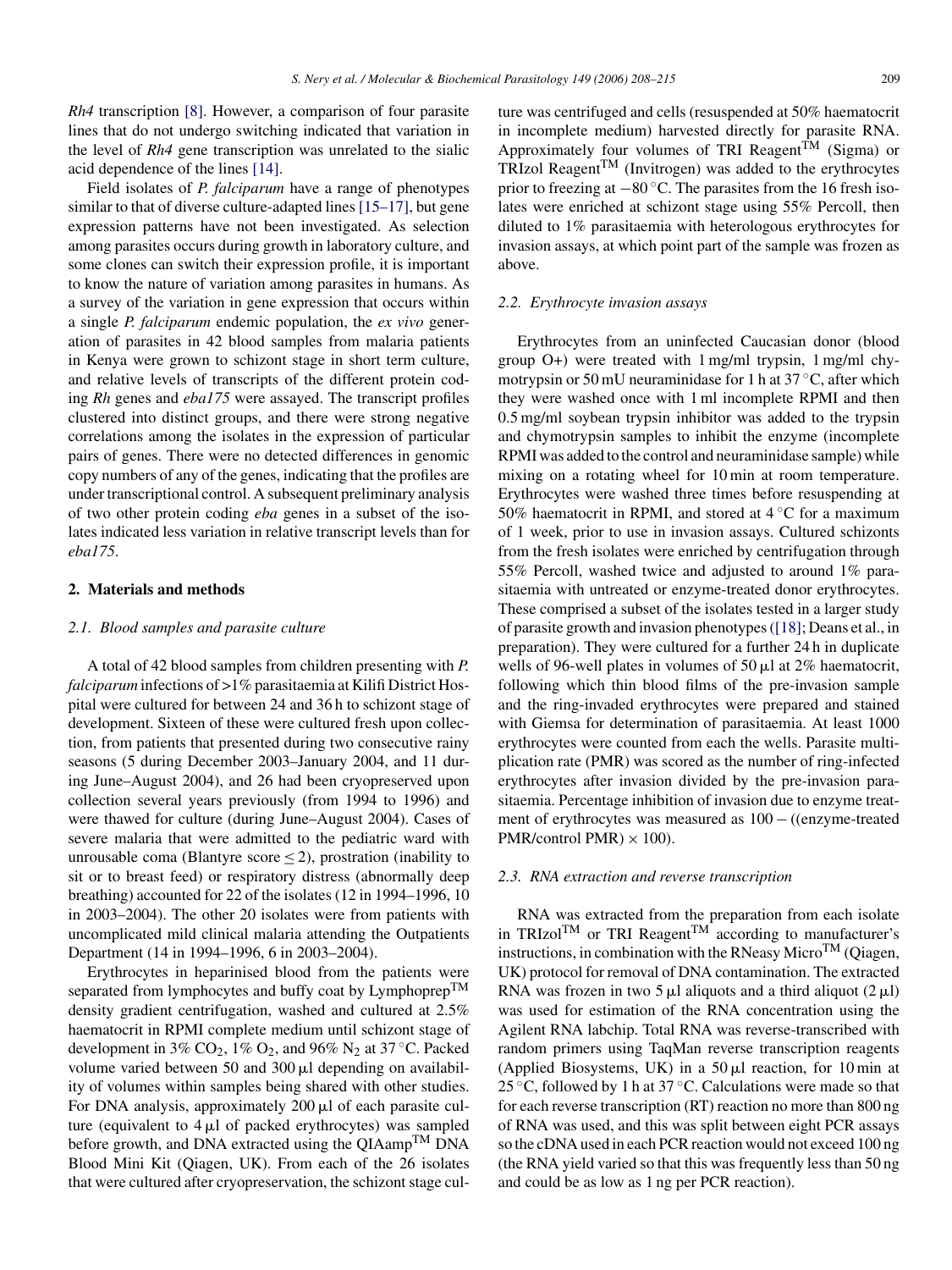<span id="page-2-0"></span>

| Table 1 |  |  |            |  |
|---------|--|--|------------|--|
| ÷       |  |  | $\epsilon$ |  |

| Gene                        | Sequence                                                                                                                                 | Nucleotide position                         | Accession no. |
|-----------------------------|------------------------------------------------------------------------------------------------------------------------------------------|---------------------------------------------|---------------|
| $Rh1$ cDNA<br>$(exon-exon)$ | F: 5'-GCAAAGGTGGATTTTCTGCAACAT-3'<br>R: 5'-TCTGAATAGTCCTTTCTTATTTTTTCATTGGAAGA-3'<br>P: 5'-FAM-CATGGCTAAATTCTGCTAAGTAA-MGB-3'            | $3 - 26$<br>$RC: 82-116$<br>$RC: 45-67$     | AF533700      |
| $Rh1$ gDNA                  | R: 5'-ATGTATCAATGTTTTCCATATATTTTGCAGCTTT-3'<br>P: 5'-FAM-CATTCATATGACGTAAGAAATAT-MGB-3'                                                  | 4307-4354<br>RC: 4390-4423<br>RC: 4356-4378 | AF533700      |
| Rh2a                        | F: 5'-GGTCATAAAAGATAATGAGACACAATTGAAAACAA-3'<br>R: 5'-GCAATATTTTTTTTCTGGTTTTCTTCGTATTCC-3'<br>P: 5'-FAM-CACGTTTCAAATTAAGATATAATTG-MGB-3' | 8805-8839<br>RC: 8907-8938<br>RC: 8863-8887 | AY138496      |
| Rh2b                        | F: 5'-ACAGAAAGCGATGATATTGATAACAGTGAA-3'<br>R: 5'-CCCATGGGTGTTACTTCTATGACT-3'<br>P: 5'-FAM-CATATGAGTGACATCGAAAGTA-MGB-3'                  | 8521-8550<br>RC: 8596-8619<br>8566-8587     | AY138500      |
| Rh4                         | F: 5'-GAAATGACGCAATTCCCTCAAAAGA-3'<br>R: 5'-GGTGTGTTTTATTTATATCATGTTGATTCTGTGA-3'<br>P: 5'-FAM-CTTCTGGATCGTTTTTTTTT-MGB-3'               | 68-92<br>$RC: 127-160$<br>$RC: 93-112$      | AF432854      |
| ama1                        | F: 5'-GGATTATGGGTCGATGGAAATTGTG-3'<br>R: 5'-CATAATCTGTTAAATGTTGTTCATATTGTTTAGGTTGAT-3'<br>P: 5'-FAM-CCGAAGCACTCAATTCA-MGB-3'             | 937-961<br>1044-1081<br>RC: 1026-1042       | U65407        |

Sequences of primers and probes for each of the genes analysed by real time PCR<sup>\*</sup>

Nucleotide position corresponds to the first nucleotide of the forward primer in the 3D7 coding sequence of each gene. RC indicates the reverse complement sequence that is aligned with the full length coding sequence.

eba genes were analysed using primers and probes as previously described [\[11\].](#page-7-0)

### *2.4. Real time quantitative PCR analysis of parasite cDNA*

For relative quantification of different gene transcripts the cDNA was used in a fluorogenic 5 -nuclease assay using the TaqMan system on the ABI Prism 7000 Sequence Detector (Applied Biosystems). Gene-specific TaqMan primers and probe sets were obtained using the Assays-by-Design system (Applied Biosystems) for the *Rh1*, *Rh2a*, *Rh2b*, *Rh4* and *ama1* genes (Table 1). For *eba175*, *eba140* and *eba181*, primers and probes were based on those previously described [\[11\]. T](#page-7-0)he chosen sequences for amplification were not designed to span an exon–exon boundary, except in the case of *Rh1*. All probes were labeled with 6-carboxy-fluorescein (FAM) on the 5'-end and a non-fluorescent quencher (MGB-NFQ, Applied Biosystems) on the 3 -end and used in single reporter assays. The PCR reactions were carried out in  $25 \mu l$  volumes using 900 nM of each primer and 250 nM probe.

Serial dilutions of Dd2 genomic DNA (four dilutions over a 1000-fold concentration range) were used to generate standard curves for each gene individually (except for *Rh1* as this gene has multiple copies in the Dd2 genome [\[9\]](#page-7-0) and the *Rh1* oligonucleotides were designed to detect cDNA rather than genomic DNA). As the efficiency (derived from the slope of the standard curve) for all the gene assays was comparable, the amount of *Rh1* transcript was estimated using the standard curve obtained for *Rh2a* within each plate reaction. Each 96-well plate run included the genomic DNA standard curves, cDNA from five field samples to be tested for each of the genes, and control wells to check for genomic DNA contamination (samples from each isolate without RT were tested for two different genes so the plate contained negative controls for all genes). Quantitation of each gene in each sample was performed using the ABI Prism 7000 Sequence Detection System Software version 1.2.3. Genomic DNA standard curves were generated each time a set of samples was run, by plotting the  $C_t$  value for each standard well against the known dilutions. On all plates the threshold fluorescence value of  $0.2$  was chosen for  $C_t$  determination (after ensuring that this corresponded to the exponential part of the PCR amplification in each plate).

# *2.5. Statistical and cladistic analysis of gene expression profiles*

For each isolate the transcript levels of each of the *Rh* genes and *eba175* were normalized against the transcript level of *ama1*, which has a similar stage-specific expression and is considered to be expressed at similar levels among different parasite lines. Expression profiles were generated by plotting the relative proportions of each transcript, calculated as a percentage of the total for the five genes.

Spearman's rank nonparametric correlation coefficient  $(\rho)$ was used to measure the pairwise relationships between the relative proportions of expression of each of the different genes across all isolates. Mann–Whitney *U* tests were used to assess whether there were significant associations between the relative amounts of each of the transcripts and the case status of the patients (severe or mild malaria) and whether or not the isolate was freshly cultured or had been cryopreserved. Spearman's  $\rho$  was also used to test for correlation between relative levels of expression and parasitemia or multiplication rate. All statistical analysis was performed using SPSS version 11.0 software.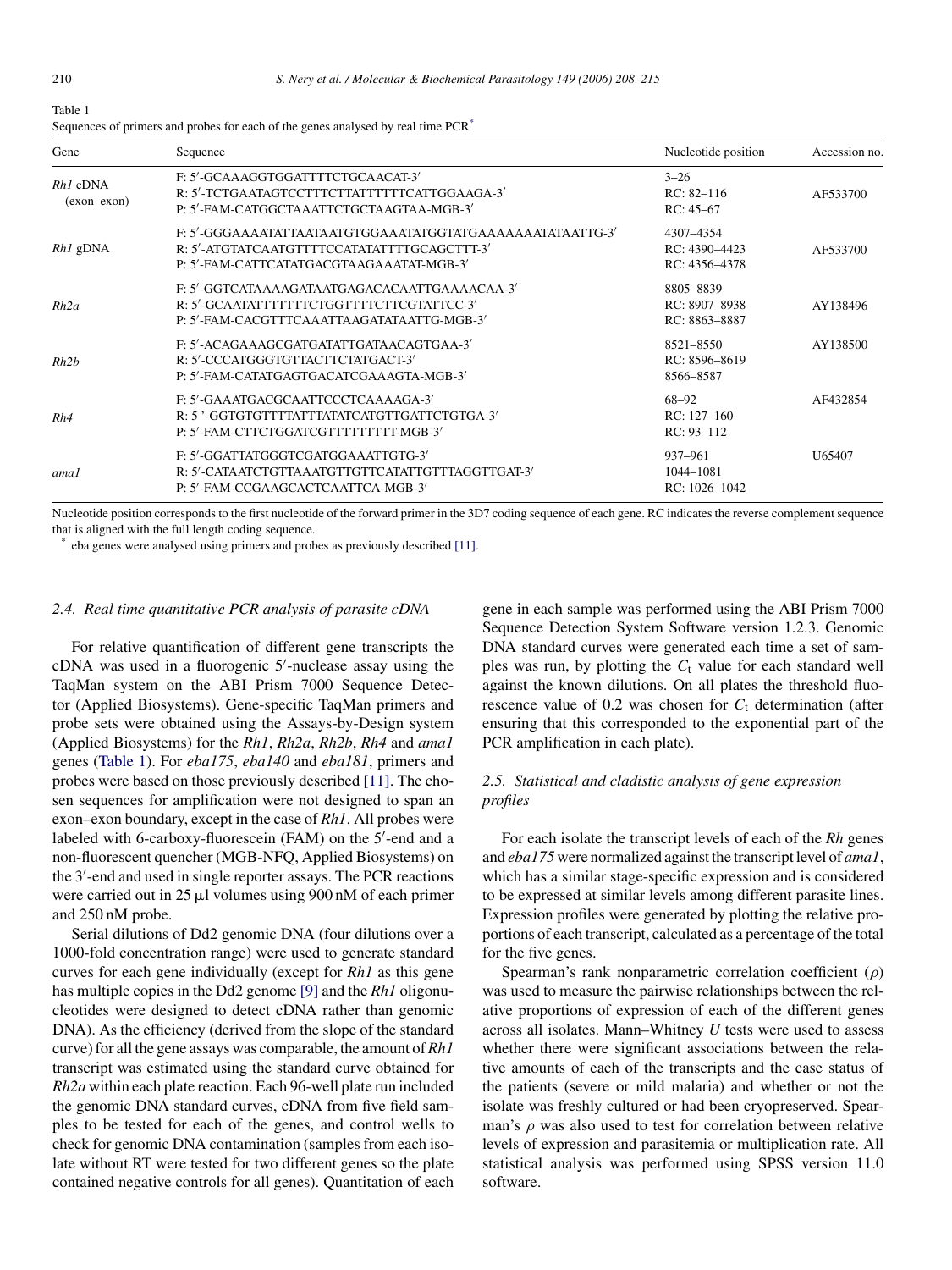The expression profiles of the five candidate genes together were compared across different isolates by computing a difference index for each pair of isolates. For each gene, the difference in relative proportions of different transcripts between the two isolates was divided by the sum of the proportions in the two isolates, and this value was summed over all five genes and the total divided by five (to give a standardized difference index with a potential range from 0 to 1.0). The resulting distance matrix among all isolates was then analysed using neighbourjoining and UPGMA clustering analysis with the phylogenetic software PHYLIP (PHYLogeny Inference Package available free at [http://evolution.genetics.washington.edu/phylip.html\)](http://evolution.genetics.washington.edu/phylip.html). An additional analysis was performed using NTSys (Numerical Taxonomical Systems, Exeter Software) on the relative expression levels for each of the five genes, generating an independent distance matrix and UPGMA tree to check the integrity of the major clusters derived by the above method.

## *2.6. Testing for multiple clone infections and genomic amplification of gene copy numbers*

To test for the presence of multiple clones of *P. falciparum* in the isolates, the highly polymorphic repeat sequences in two loci (*msp1* block 2 and *msp2* block 3) were amplified using a nested PCR method with allele type-specific internal primers [\[19\].](#page-7-0)

For estimation of genomic copy numbers of each of the candidate genes, genomic DNA was analysed in the TaqMan system, following a method similar to that used for analysis human gene copy number variation [\[20\]. T](#page-7-0)he gene-specific primers and probe sets were the same as for the transcript analyses, except for *Rh1* for which a different set of primers and probes was used for genomic DNA that did not span a cDNA exon–exon boundary ([Table 1\).](#page-2-0) Every assay included standard curves for each gene of interest (four dilutions of 3D7 genomic DNA covering 1000 fold differences) and was replicated with two different standard single copy genes (*ama1* on one assay and *seryl tRNA synthase* on another assay). Non-template wells without DNA served as negative controls, and separate wells with 3D7 (single genomic copy of *Rh1*) and FCB1 (multiple genomic copies of *Rh1*) DNA as positive controls.

## **3. Results**

# *3.1. P. falciparum field isolates vary in the relative expression of Rh genes and eba175*

The gene expression profile was determined for a total of 42 isolates cultured to schizont stage *ex vivo* (16 fresh and 26 thawed cryopreserved samples). The levels of *Rh1*, *Rh2a*, *Rh2b*, *Rh4* and *eba175* transcripts were normalized against *ama1*. The *ama1* gene was chosen as it has similar stage specificity (being expressed in schizonts and merozoites) and is an essential gene that is not considered to vary in transcription among different parasite lines, so it should normalize for differences in the maturity of the schizonts as well as variation in parasitaemia among different isolates. Expression profiles were generated to analyse the relative amounts of each of the five transcripts (*Rh* genes

and *eba175*) considered to potentially determine invasion phenotypes. Visual examination of the plotted expression profiles indicates that isolates vary substantially in the relative levels of transcripts of the different genes [\(Fig. 1A](#page-4-0) and [Supplementary](#page-7-0) [figure\).](#page-7-0) For example, in many isolates *eba175* transcript was abundant, whereas in some others it was relatively low and *Rh2b* was predominant. In almost all isolates the level of *Rh4* expression was substantially lower than the other transcripts, but in two isolates it was a predominant transcript. The variance/mean ratio of relative transcript abundance over all 42 isolates was highest for *Rh4* with a value of 8.76, reflecting the fact that it is very low in most isolates and abundant in only a few. For the other transcripts, the variance/mean ratio was approximately half of this or less, with values of 2.99, 3.42, and 4.77 for *Rh1*, *Rh2a* and *Rh2b*, respectively, and 4.58 for *eba175*.

Categorization of expression profiles into discrete groups was supported by a cladistic analysis. The analysis allowed the division of the 42 samples into three major groups ([Fig. 1B](#page-4-0)). The first group (clade I) accounts for most (81%, 34/42) of the isolates and is characterized by a relative abundance of *eba175* transcript in most cases, with varying levels of the other transcripts [\(Fig. 1A](#page-4-0) and [Supplementary figure\).](#page-7-0) It may putatively contain more homogeneous subgroups, such as Ia and Ib that differ in the degree to which *eba175* expression is dominant and together account for 62% of all isolates (26/42, [Fig. 1A](#page-4-0) and B). Members of subgroup Ia also express relatively high levels of *Rh1*, *Rh2a* or *Rh2b* whereas subgroup Ib is characterized by a greater predominance of *eba175* relative to the second most abundant transcript (either *Rh1* or *Rh2b*). The remaining eight isolates in group I did not fall into subgroup Ia or Ib [\(Fig. 1B](#page-4-0) and [Supplementary figure\).](#page-7-0) Group II consists of six isolates (14% of the total) expressing *Rh2b* as the predominant transcript, while group III consists of two isolates (5% of the total) that express *Rh4* as the predominant transcript ([Fig. 1A](#page-4-0) and B). The same three major cladistic groups were obtained by neighbour-joining clustering of the expression distance matrix, and by an UPGMA analysis of distances independently derived using NTSys (trees not shown).

# *3.2. Strong negative correlations between expression of particular transcripts*

Relationships between the relative proportions of different transcripts were explored for all ten pairwise correlations among the five candidate genes, from which three highly significant correlations emerged [\(Fig. 2\).](#page-5-0) Two of these involved *eba175*, with very strong negative correlations between levels of *eba175* and *Rh2b* (Spearman's  $\rho = -0.717$ ,  $P < 0.0001$ ), and between levels of *eba175* and *Rh4* ( $\rho = -0.526$ ,  $P < 0.0001$ ). There was also a strong negative correlation between expression levels of *Rh1* and *Rh2b* ( $\rho = -0.479$ ,  $P < 0.001$ ). There were two weaker correlations, *Rh2a* and *Rh4* levels being negatively correlated  $(\rho = -0.344, P < 0.025)$ , and *Rh2a* and *Rh2b* levels being positively correlated ( $\rho = 0.324$ ,  $P < 0.037$ ). The remaining five pairwise correlations were not significant ( $\rho$  values ranged from −0.275 to 0.286).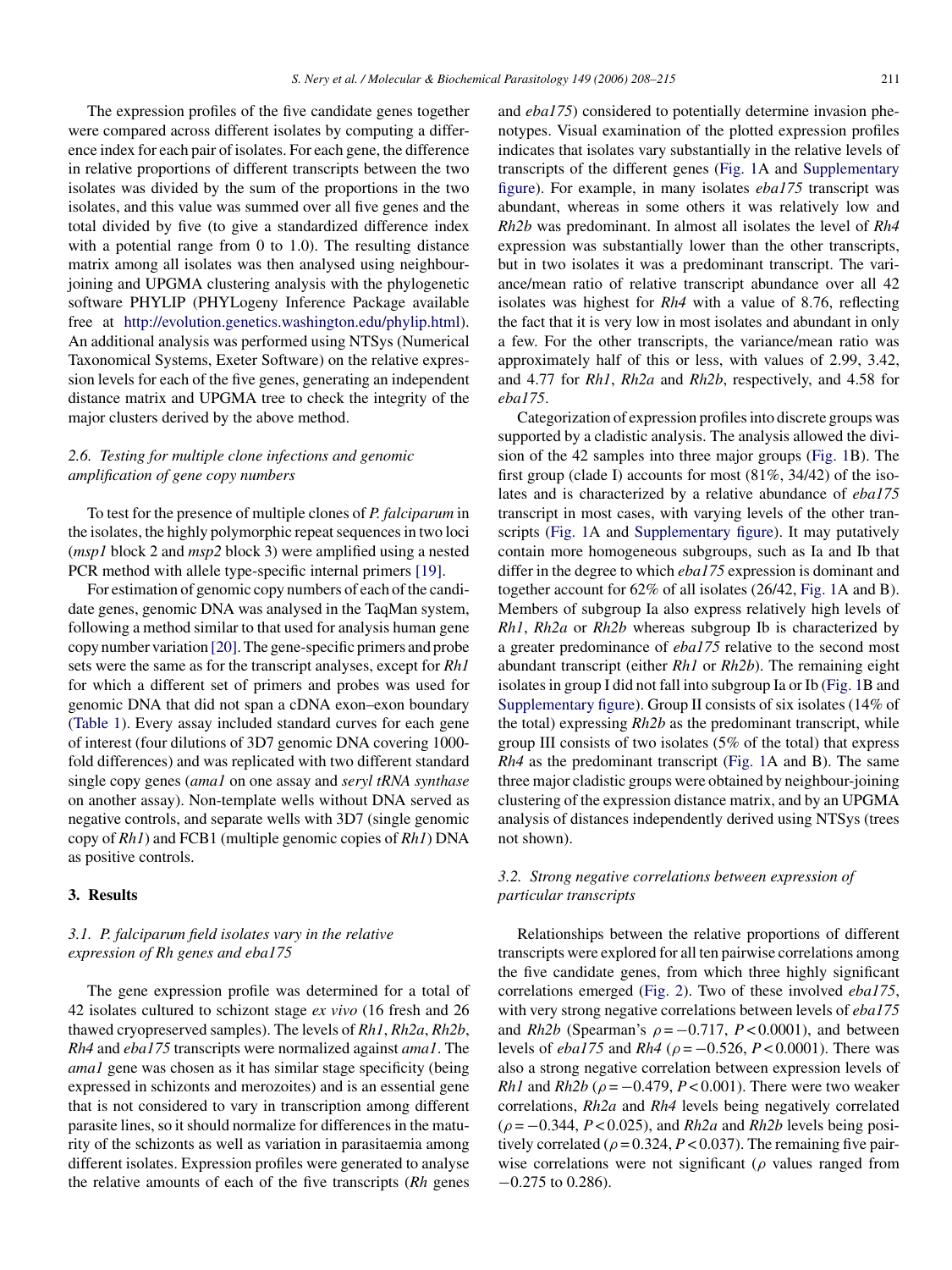<span id="page-4-0"></span>

Fig. 1. Field isolates vary in the relative expression of *Rh* genes and *eba175* with discrete expression clusters apparent. (A) Histograms show the relative measured values of each transcript as a percentage of the total for all five genes. The top two panels show 26 isolates of 34 that fall into group I (8 other isolates in group I are shown in [Supplementary figure\),](#page-7-0) with the top panel corresponding to subgroup Ia and the second to subgroup Ib. The bottom panel shows the six isolates that fall into group II expressing *Rh2b* as a predominant transcript, and the two isolates in group III expressing *Rh4* as the most abundant transcript. (B) UPGMA cladistic analysis of the differences in expression profile among the isolates, showing branch points for group I (as well as subgroups Ia and Ib), and groups II and III. The branching between the major groups was the same in a neighbour-joining tree (data not shown). Isolates numbered 1–16 were cultured fresh after collection in 2003–2004, and isolates 17–42 were cultured in 2004 after having been cryopreserved from blood collected in 1994–1996; M: mild malaria cases, S: severe malaria cases; an asterisk (\*) denotes an isolate that apparently had a single clone, the remainder being multiple clone infections except for isolate 2 from which there was no DNA available.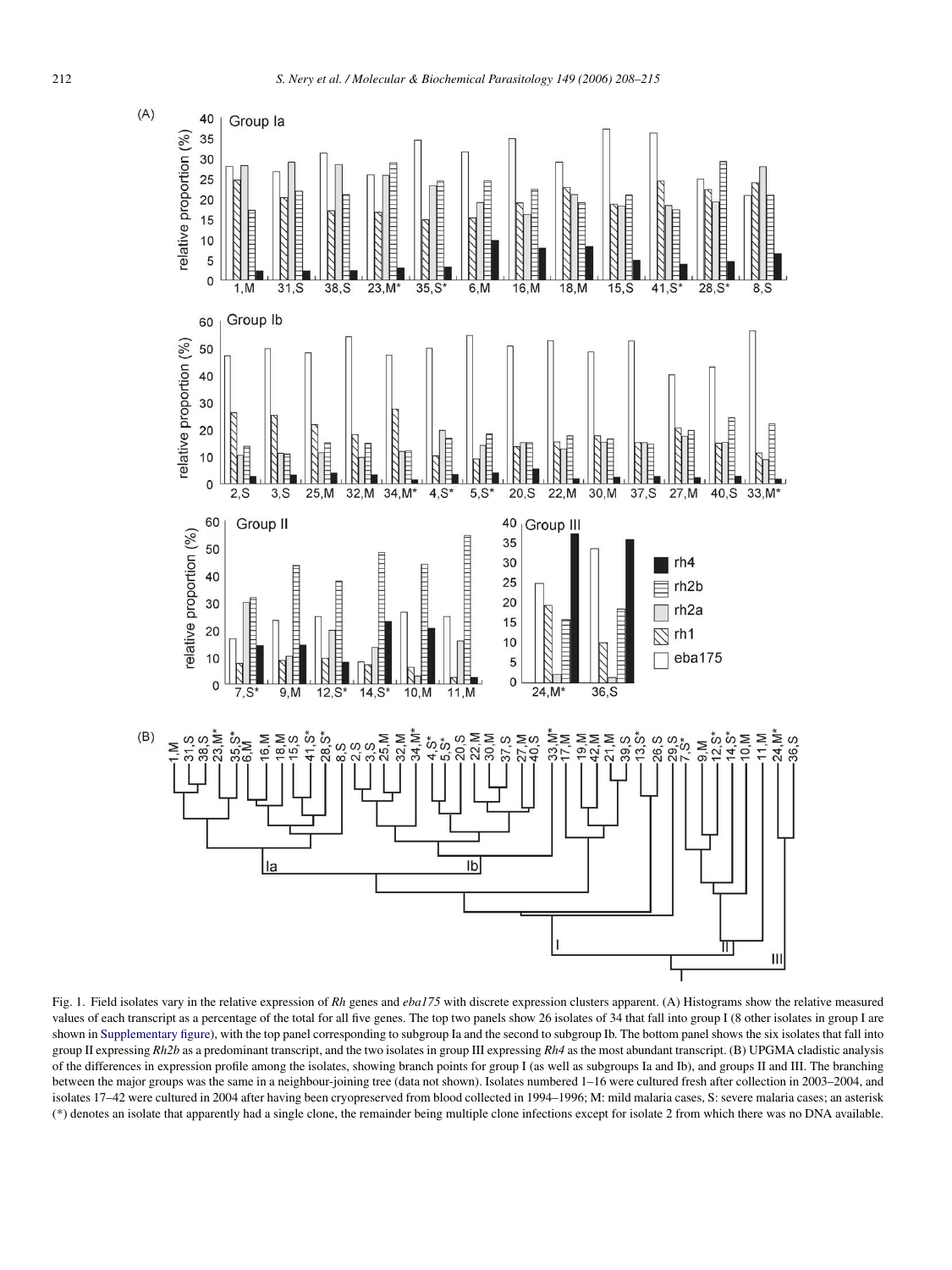<span id="page-5-0"></span>

Fig. 2. Scatter plots showing the three highly significant rank correlations among levels of expression of particular *Rh* genes and *eba 175*, among the 10 pairwise correlations for the five genes. (A) High levels of *eba175* are associated with low levels of *Rh4* ( $\rho = -0.526$ ,  $P < 0.001$ ). (B) High levels of *eba175* are associated with low levels of  $Rh2b$  ( $\rho = -0.717$ ,  $P < 0.001$ ). (C) High levels of  $Rh1$  are associated with low levels of  $Rh2b$  ( $\rho = -0.479$ ,  $P < 0.001$ ). Of the other seven pairwise correlations among transcript levels, one was weakly positive and one weakly negative and five were not significantly different from random (see text).

# *3.3. Tests for associations between gene expression levels, clinical disease status and other variables*

The relative level of each transcript was compared among isolates and tested for association with different variables. There was no overall difference between isolates from the 22 patients with severe malaria or the 20 with mild clinical malaria for any of the individual transcripts (Mann–Whitney *U* tests, *P* > 0.05). Consistent with this, the severe and mild isolates were apparently randomly scattered among the different expression profile groups in the cladistic analysis [\(Fig. 1\).](#page-4-0) There was also no association between parasitaemia in the patients and relative levels of expression of any of the genes.

Overall, parasite isolates that were cultured fresh *ex vivo* had slightly lower levels of *Rh1* than isolates that had been cryopreserved before culturing (Mann–Whitney *U* test, *P* < 0.037), although there was no difference for any of the other transcripts. This difference was also reflected in the observation that only fresh isolates were present in expression profile group II that has low levels of *Rh1* ([Fig. 1\).](#page-4-0)

Thirteen of the fresh isolates were tested for associations between relative amounts of gene expression and parasite growth and invasion phenotypes (the remaining three fresh isolates did not yield adequate numbers of reinvaded cells for counting). Invasion phenotype was determined by measuring the ability of merozoites to invade donor RBCs treated with neuraminidase, trypsin and chymotrypsin compared to the ability of invading untreated RBCs. Parasite growth was estimated as the first generation multiplication rate. Of the 20 correlation tests explored (four invasion or growth phenotypes against five gene transcripts), there were two significant correlations: a positive correlation between *eba175* levels and sensitivity of invasion to neuraminidase treatment (Spearman's  $\rho = 0.582$ ,  $P = 0.037$ ), and a positive correlation between *Rh2b* levels and parasite multiplication rate ( $\rho = 0.654$ ,  $P = 0.015$ ).

The presence of multiple clones of *P. falciparum* in the isolates, that could potentially give mixed or 'hybrid' phenotypes, was assayed by amplification of the highly polymorphic repeat sequences in *msp1* and *msp2* from all isolates (except fresh isolate 2 from which no material remained for DNA extraction). The mean number of distinct genotypes detected per isolate ranged from one to six, with a mean of 2.2 per isolate, and 32% (13/41) were apparently single clone infections. Although the single clone isolates were a minority of the total, they were represented in all the gene expression clusters (marked with asterisks in [Fig. 1](#page-4-0) and [Supplementary figure\),](#page-7-0) indicating that the major clusters are not artifacts of superimposed phenotypes. However, some of the expression profiles of mixed genotype isolates are likely to reflect such superimposition. This may be the case for the eight samples shown in [Supplementary figure](#page-7-0) (belonging to group I but not segregating into subgroup Ia or Ib), all except one of which are mixed genotype infections.

## *3.4. Testing for candidate gene copy number amplification*

*Rh1* gene copy number (shown to vary among culture-adapted isolates [\[9\]\)](#page-7-0) was assayed in 36 of the isolates for which adequate DNA remained for analysis. Copy number was compared to the single locus genes *ama1* and *seryl tRNA synthase*, and control genomic DNA from cultured *P. falciparum* isolates was also assayed (3D7 which has a single copy of *Rh1*, and FCB-1 which has been previously estimated to have four copies [\[9\]\).](#page-7-0) In the assays here, 3D7 was shown consistently to have a single copy and FCB-1 to have multiple copies (approximately seven in most assays). All of the 36 field isolates tested had an estimated *Rh1* copy number of 1 (none had a reproducible estimate approaching 2, or more than that for the 3D7 control) (data not shown). Following this, 10 isolates were randomly chosen for analysis of gene copy number of the other *Rh* genes and *eba175* (there is no previous evidence of genomic copy number amplification in culture-adapted isolates for these genes, although isolate D10 has a deletion of gene *Rh2b* [\[6\]\).](#page-7-0) None of the isolates tested here had an estimated gene copy number different from 1.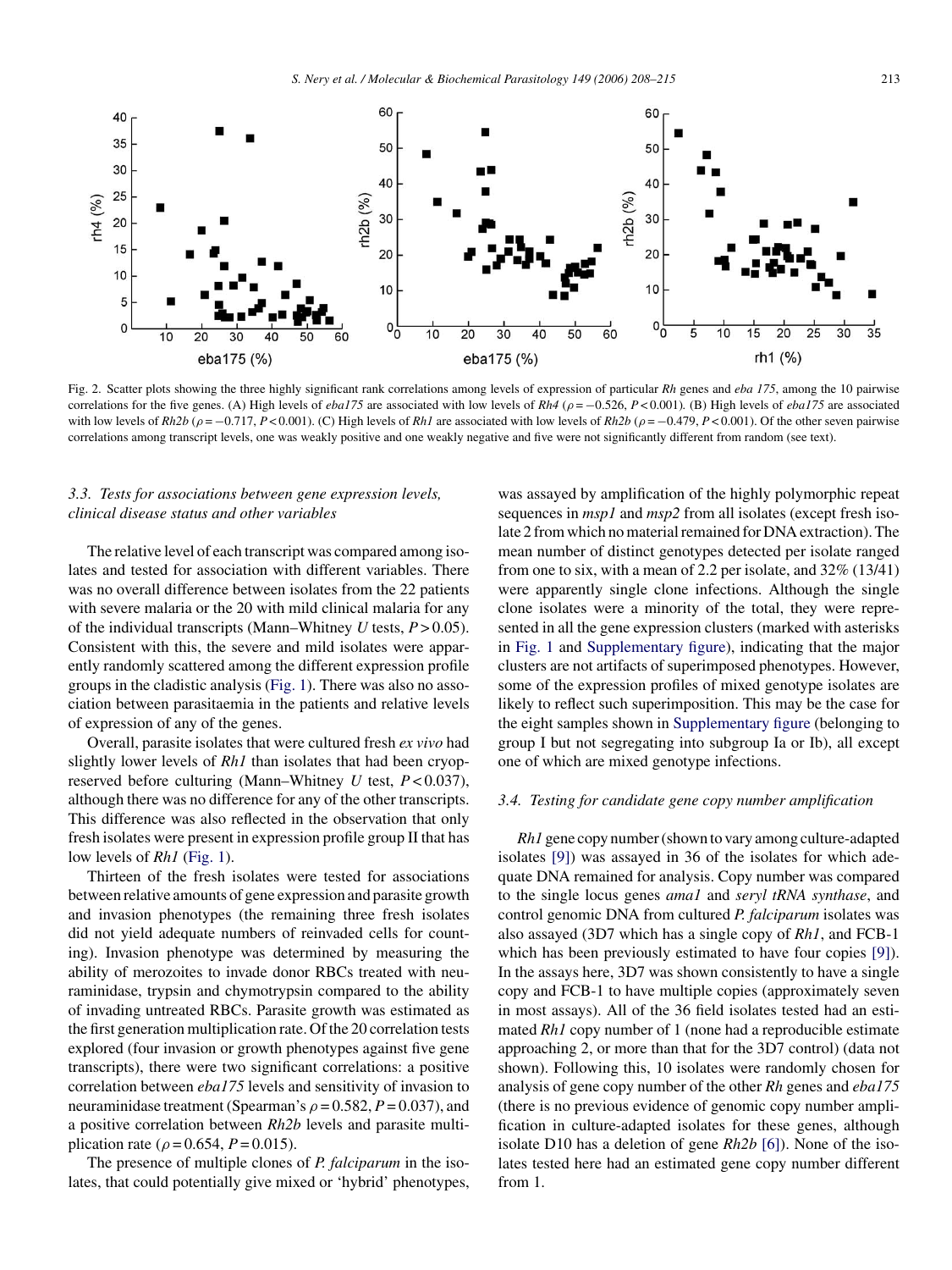## *3.5. Preliminary assay of additional candidate genes*

After the analysis showed that the abundance of particular gene transcripts varied in relation to each other and to the gene encoding the principal ligand *eba175*, it was considered that the expression of additional genes could also vary between isolates. The very limited schizont-stage RNA material from the isolates studied here was mostly exhausted, but sufficient remained from 14 isolates to allow a preliminary assay of variation in two other *eba* genes (*eba140* and *eba181*) alongside *eba175* (the other paralogues ψ*eba165* and *ebl-1* are putative pseudogenes and were not tested). Among these isolates, variation in relative transcript levels measured for *eba140* and *eba181* was slightly less than that for *eba175* (variance/mean ratios of 2.20, 1.44, and 3.74, respectively).

#### **4. Discussion**

These results indicate that gene expression differences that have been shown to correlate with invasion phenotypes of culture-adapted and transgenic *P. falciparum* lines are reflective of differences that occur naturally. Among the Kenyan isolates studied here, high relative levels of *eba175* expression were very strongly negatively correlated with *Rh4* levels, in agreement with the upregulation of *Rh4* in parasite lines that have the *eba175* gene knocked out, and in lines that are selected for sialic acid-independent invasion [\[8\].](#page-7-0) High levels of *Rh1* were strongly negatively correlated with*Rh2b* expression, which is in agreement with the pattern of variation among different culture-adapted laboratory isolates [\[6\]. T](#page-7-0)here was also a strong negative correlation between *eba175* and *Rh2b* gene expression, as might be expected because the receptors of these respective ligands have opposite sensitivities to enzyme treatment (the EBA175 receptor Gyp A is trypsin and neuraminidase sensitive, whereas the Rh2b receptor Z is trypsin and neuraminidase resistant).

The fact that there were no significant differences in the expression profiles of the five candidate genes between the 22 severe malaria and the 20 mild malaria isolates may have been expected, as these numbers give very modest statistical power. This indicates that parasites in severe malaria infections are not a highly restricted phenotypic subset, and a much larger case–control study will be needed to test for any disease associations. It is not known why *Rh1* transcript levels were lower in fresh isolates than cryopreserved ones, so that expression profile group II consisted only of fresh isolates. It is unlikely that cryopreservation of ring stage parasites from patients would alter the relative level of transcription of genes at the schizont stage, so it could be merely a chance association. Alternatively, it is possible that there were underlying differences in the expression profiles of *P. falciparum* isolates collected at the Kilifi District Hospital in 1994–1996 compared with 2003–2004.

For most of the isolates cultured here for gene expression analysis, there was insufficient volume of blood available for erythrocyte invasion assays to be performed. However, thirteen of the fresh isolates were included among a panel of isolates from Kenya and Mali that were tested for parasite growth and invasion [\[18\].](#page-7-0) Although the number is too low to allow a highly informative analysis of gene expression in relation to phenotype, correlation coefficients were explored for 20 preliminary tests (relative amounts of each of the five candidate transcripts versus four culture phenotypes). This yielded two significant correlations, a positive correlation between *eba175* levels and sensitivity of invasion to neuraminidase treatment of target erythrocytes, and a positive correlation between *Rh2b* levels and parasite multiplication rate. These correlations could have occurred by chance and need to be tested for in a larger study, but it is worth noting that the first is consistent with the known role of EBA175 in binding to glycophorin A [\[21,22\]](#page-7-0) which is the main mechanism underlying the neuraminidase sensitive invasion phenotype in culture-adapted lines [\[3\]](#page-7-0) although there are others that are also used in some lines [\[4,23–25\].](#page-7-0)

The three major expression profile clusters for the candidate genes studied here are quite clearly defined, with the first and largest being associated generally with higher levels of *eba175*, and the other two being associated with higher levels of *Rh2b* and *Rh4*, respectively. Although this clustering scheme helps to describe the data from these field isolates, further work is needed to develop the definition of expression profiles. The largest cluster here (group I) is diverse, and might be composed of different subgroups that need to be more clearly defined (e.g. subgroups Ia and Ib which appear to differ in the relative amount of *eba175* transcript). The inclusion of additional candidate genes involved in invasion phenotypes might qualitatively alter the profiles if expression of these varies among isolates. A preliminary analysis of *eba140* and *eba181* here indicated that their expression varied less among different isolates than *eba175*, but these are still candidates for further study, as is the newly identified *Rh5* [\[2\].](#page-7-0) Microarray analysis of whole transcript profiles of schizont stage parasites should help identify additional genes that differ in their expression among isolates, and some of these may also be added into the panel of invasion phenotype candidate genes.

This is the first characterization of gene expression in malaria parasite field isolates focusing on ligands involved in erythrocyte invasion, and shows the existence of distinct expression profiles. Whether the different profiles are associated with invasion phenotypes or severity of disease, and whether they are selected by acquired immune responses, remains to be elucidated by larger studies.

## **Acknowledgements**

We are grateful to Andy Whargo, Bruno Santos and Jake Baum for advice with RNA extraction and real time PCR, Brett Lowe for assistance in access to the field isolates, Gareth Weedall for discussions on *Rh* gene sequences, and Davis Nwakanma for advice on cladistic analysis methods. We thank all patients for their participation in this study. SN received fellowship support from the European Molecular Biology Organisation (EMBO) and the Portuguese Foundation for Science and Technology (FCT), and the work was supported by grants from the UK Medical Research Council (MRC) and the Wellcome Trust.